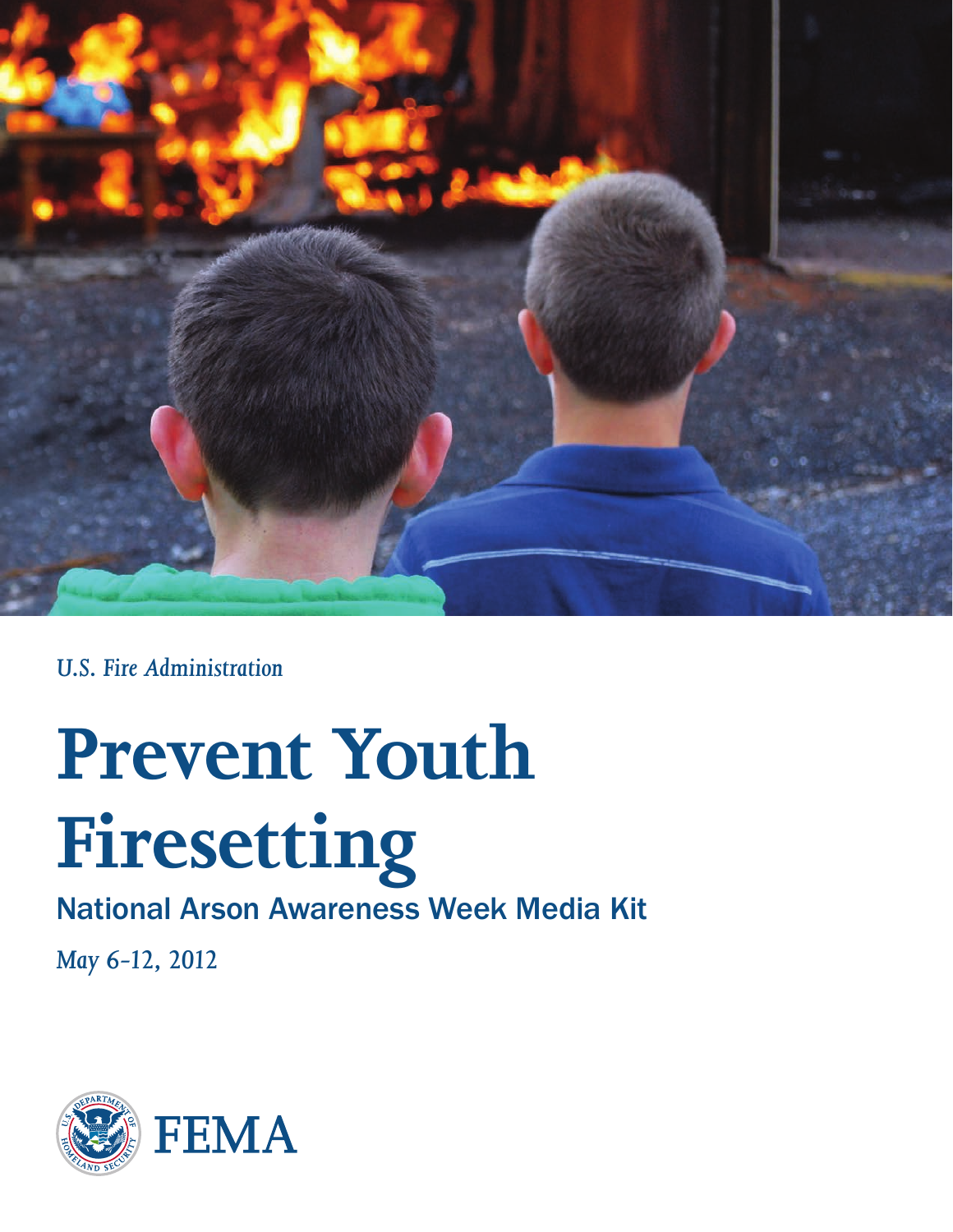## **Arson Awareness Week May 6-12, 2012 Prevent Youth Firesetting**

The U.S. Fire Administration (USFA) is pleased to partner with the International Association of Arson Investigators; Safe Kids USA, USAonWatch, National Volunteer Fire Council, and the National Association of State Fire Marshals to announce the theme for the 2012 Arson Awareness Week: "Prevent Youth Firesetting."

USFA and its partners will use the week of May 6-12 to focus public attention on the importance of a collaborative effort with fire and emergency service departments, law enforcement, mental health, social services, schools, and juvenile justice to help reduce the occurrence of juveniles engaged with fire.

#### Understanding Youth Firesetter Behavior

The misuse of fire has many variables, including age, motivation for firesetting behavior, type of fires set, ignition materials used to set the fire, and the child's understanding and limitations of fire. Firesetting behavior is often a symptom of the problem and may be manifested through stress and crisis in children's lives.

Juvenile firesetting or the misuse of fire by children isn't necessarily arson. Myriad terms have been considered to describe the misuse of fire by kids. They include juvenile firesetting, juvenile arson, child arson, youth firesetting, fire lighting, fireplay and match play.

Judy Okulitch, the coordinator for the Oregon State Fire Marshal's Youth Fire Prevention Intervention Program, says: "Language both reflects and molds thinking. The words we choose define our understanding of firesetting and our perceptions of juveniles displaying this behavior. Through the years, we have tried different words to better understand the intentional use of fire with children and adolescents. The word juvenile even became a problem for some. Juvenile was often shortened to 'juve.' A youth involved in the juvenile court system was a delinquent and that didn't fit the mode of our youth motivated by curiosity about fire. Youth who intentionally set fires for reasons that are not appropriate, i.e., to destroy, vandalize, get revenge or show power or control over others are 'misusing' fire to satisfy their own needs. Likewise, the word 'fireplay' has outlived its usefulness. 'Fireplay' normalized the behavior and minimizes the potential for serious consequences, making it more likely the youth with 'firesetting behavior' won't get the appropriate and necessary intervention. It follows that the words we choose to describe the behavior of children and adolescents with fire drives the intervention they receive. That is why we must choose our words—carefully."

The first National Fire Academy (NFA) course that addressed this topic was called "Juvenile Firesetter Intervention Specialist," receiving its title from the Juvenile Firesetting Intervention Professional Standard, which is part of National Fire Protection Association (NFPA) 1035, *Standard for Professional Qualifications for Public Fire and Life Safety Educator*. The revised course is now called "Youth Firesetting Prevention and Intervention."

#### Youth Firesetting Facts

According to [NFPA](http://www.nfpa.org):

- Fires started by children playing accounted for an average of 56,300 fires with associated losses of 110 civilian deaths, 880 civilian injuries, and \$286 million in direct property damage per year between 2005 and 2009.
- Younger children are more likely to set fires in homes, while older children and teenagers are more likely to set fires outside.
- Males are more likely to engage in fireplay than females, as 83 percent of home structure fires and 93 percent of outside or unclassified fires were set by boys when age was coded as a factor.
- Lighters were the heat source in half (50 percent) of child-playing fires in homes.
- A child's bedroom continues to account for 40 percent of child-playing home fires.

USFA's [National Fire Incident Reporting System](http://www.usfa.fema.gov/fireservice/nfirs/index.shtm) (NFIRS) data indicate, where age was cited as a factor in a fire's ignition by lighters or matches, that 37 percent of these fires were started by juveniles aged 10 to 17.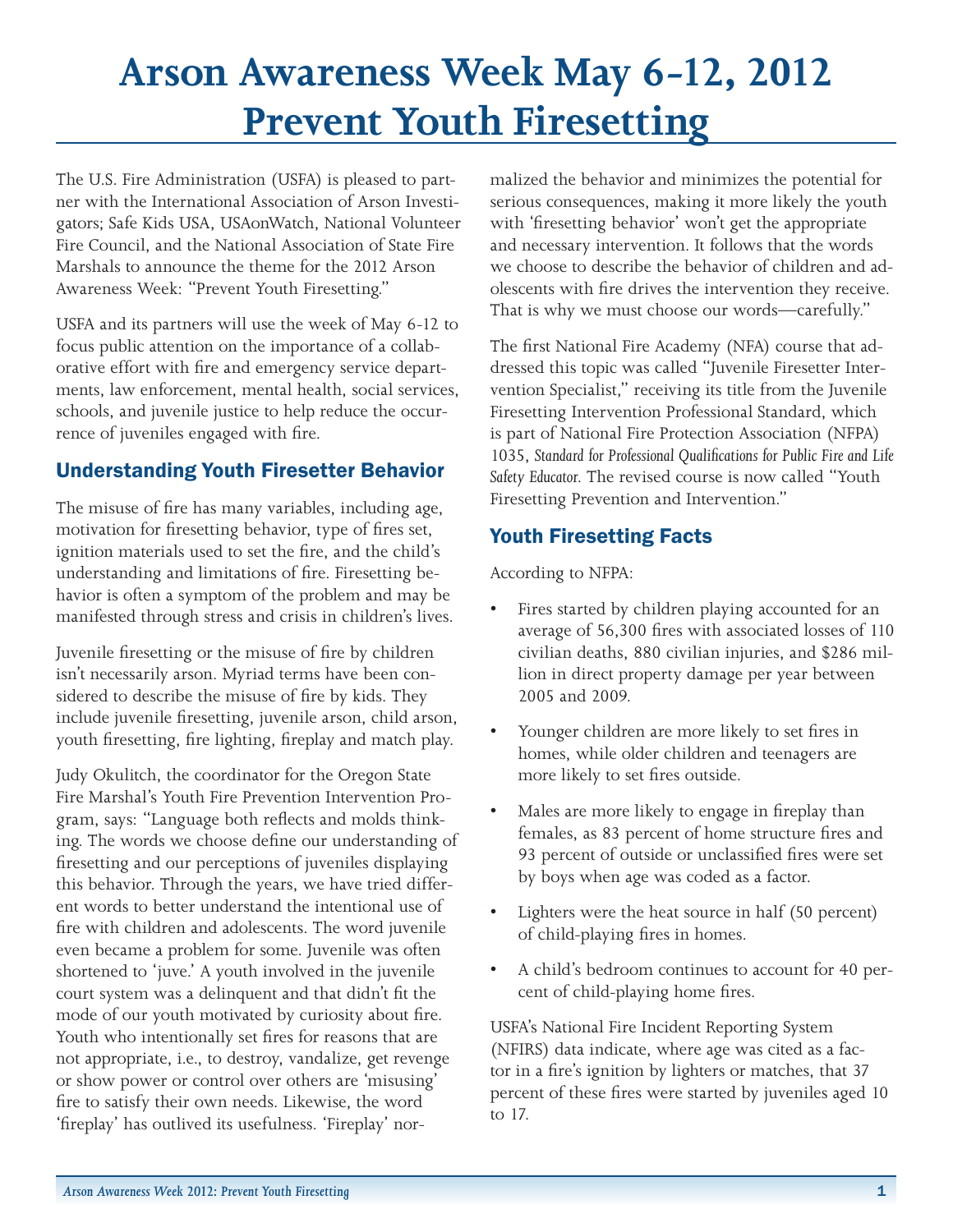According to the FBI's [Uniform Crime Reporting Pro](http://www.fbi.gov/about-us/cjis/ucr/ucr)[gram](http://www.fbi.gov/about-us/cjis/ucr/ucr):

- Juveniles (people under age 18) accounted for roughly 46 percent of arson arrests in 2005 to 2010.
- In 2010, 40 percent of arson arrests were juveniles, with 47.6 percent of those children under 16 years of age. Arrests of juveniles for the crime of arson were higher, proportionally, than for any other crime.
- • Juveniles were involved in 34.3 percent of arson offenses cleared, which was the highest percentage of all offense clearances involving only juveniles.

The [Bureau of Alcohol, Tobacco, Firearms and Explo](http://www.atf.gov/applications/bats/index.html)[sives](http://www.atf.gov/applications/bats/index.html) (ATF) reports that from 2000 to 2009:

- There were 1,637 juvenile-involved fire incidents reported in the Bomb Arson Tracking System.
- More than half of these fires (56 percent or 909 incidents) were classified as arson.
- Twenty-nine percent (or 476 incidents) were classified as accidental, and 15 percent (or 251 incidents) were classified as undetermined.
- The total dollar damage reported for these fires is estimated at more than \$75 million.

#### What Families Can Do to Be Fire Safe

Youth firesetting is often referred to as the preventable arson.

Each year in this country, fires set by children are responsible for more than 100 fire deaths, nearly 1,000 painful burn injuries, and hundreds of millions of dollars in property loss, according to the USFA. Children are often the victims in these fires. While curiosity about fire is natural, fires set by children are dangerous and deadly.

#### *Why Do Kids Set Fires?*

The best way to understand why children set fires is to look at their motivations for firesetting. For most young kids, the motive is experimentation and curiosity. Motives can involve curiosity, a cry for help, thrill-seeking, willful intent to cause destruction, or children who suffer from mental or emotional problems.

Remember, if you suspect that your child is setting fires, you are not the only parent ever to face this problem. Contact your local fire department immediately. Explain the situation to them. Many fire departments offer youth firesetting prevention and intervention programs.

Parents, caregivers and public educators, whether they are from the fire department or the school system, can build an informed foundation by teaching fire safety at an early age. Teach children of all ages that fires, even small ones, can spread quickly.

#### *Teaching Children Fire Safety*

The most critical message for children to learn is that matches and lighters are tools, not toys! Parents should never use lighters, matches and fire for fun; children will mimic you, and when they do it unsupervised, tragic events can result. Praise your child for practicing responsible behavior and showing respect for fire. Set a good example: Use matches, lighters and fire carefully, as children will imitate positive behavior too.

- Always supervise young children.
- Never leave matches or lighters within reach of children. Keep matches and lighters out of reach in high, locked cabinets.
- Use child-resistant lighters, but remember that they are not childproof.
- Instruct young children to inform an adult if they find matches or lighters.

#### *Home Fire Safety Tips*

- Regularly inspect your home for fire hazards.
- Install and maintain [working smoke alarms](http://www.usfa.fema.gov/campaigns/smokealarms/alarms/index.shtm) throughout your home.
- Plan and practice [home fire-escape drills](http://www.usfa.fema.gov/campaigns/smokealarms/escapeplans/index.shtm) that include two ways out from every room.
- Install [residential fire sprinklers](http://www.usfa.fema.gov/campaigns/smokealarms/sprinklers/index.shtm) in your home.

#### Successful Intervention Programs

There are four intervention services for the child, parent and caregiver to address youth firesetting behavior. They include services by 1) fire service; 2) mental health; 3) social services counseling; and 4) juvenile justice.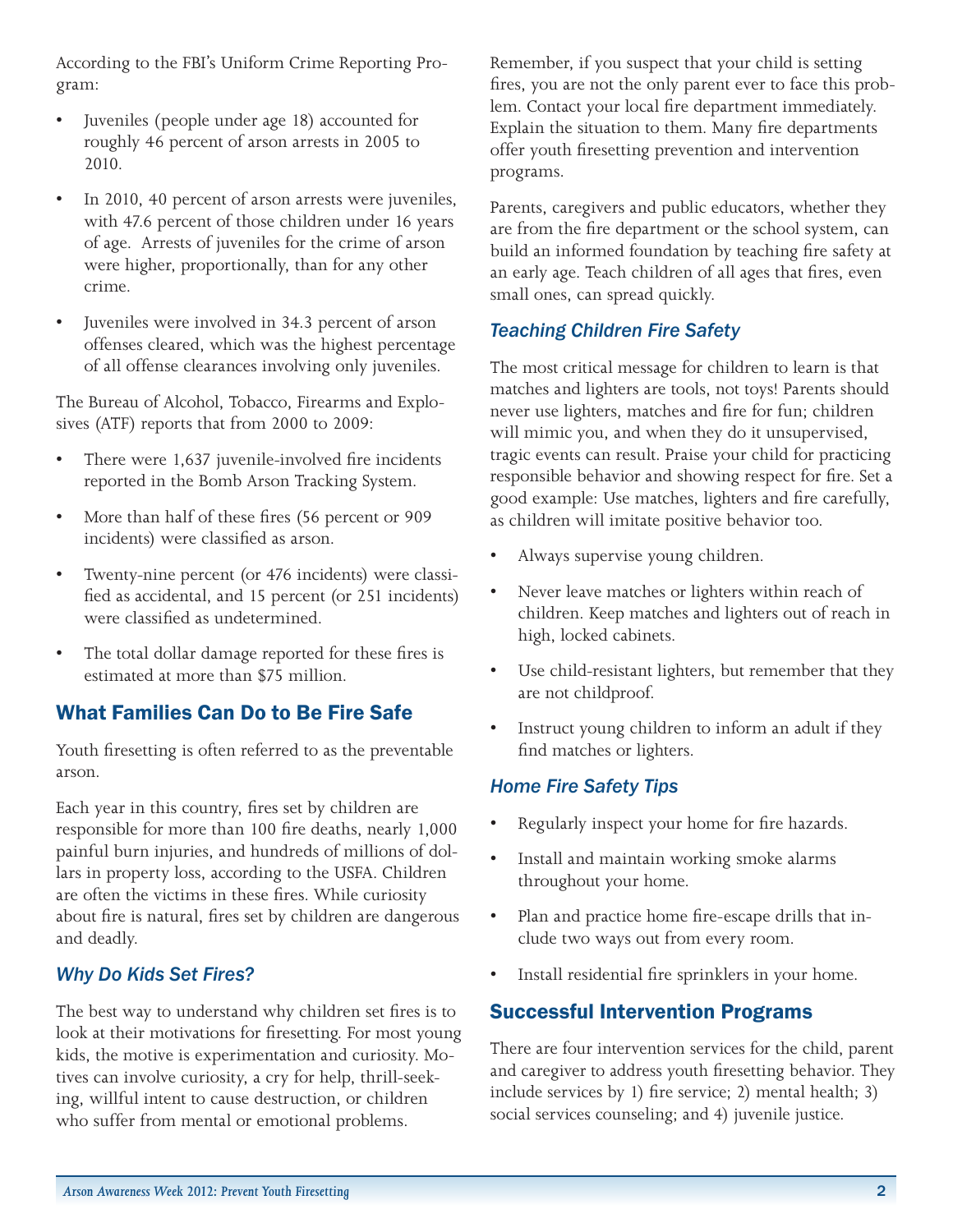#### *Successful Youth Firesetting Intervention Programs*

#### **Glendale (Arizona) Fire Department's Youth Firesetter Intervention Program**

Firefighter/Paramedic Jason Webb shows Kross Thomas the scars from burns he received at age 13 as a result of the misuse of fire, which included hitting a hairspray-soaked tennis ball with a flaming baseball bat. Webb recovered after more than a month in the Arizona Burn Center and 18 surgeries. Since 2004, Webb shares his story with youth firesetters as a member of the [Glendale Fire Department's Youth Firesetter Inter](http://www.glendaleaz.com/education/youthfiresetterintervention.cfm)[vention Program](http://www.glendaleaz.com/education/youthfiresetterintervention.cfm).

The Glendale Fire Department's Youth Firesetter Intervention Program provides customized educational interventions based on the availability of the family. The primary goal of the Youth Firesetter Intervention Program is to identify children at risk for participating in unsupervised firesetting incidents and then providing educational intervention in an attempt to stop the firesetting behavior. The program is offered, free of charge, to any Valley youth between the ages of 3 and 17. The lessons include fire safety education, fire science, the consequences of firesetting, burn injuries, choices, and Arizona arson and fireworks laws. The program also provides a parent education on home fire safety, the Arizona arson and fireworks laws, consequences of youth firesetting, responsibility, and decision-making.

Glendale Fire Department's Youth Firesetter Intervention Program views youth firesetting as a community problem and, as such, it deserves communitywide attention. Although fire departments may take the lead role in developing programs for children and adolescents involved in firesetting, their efforts alone will not resolve the problem. It is crucial that there be working linkage established between the various community agencies capable of helping the youth and their families. Schools, the fire service, law enforcement, youth justice, and mental health professionals must all establish open communication channels with one another so that an organized effort is mounted to reduce youth involvement in firesetting- and arson-related activities.

The program is managed by Dr. Janet A. Boberg, who played an integral role in the development of the NFA's Juvenile Firesetter Intervention Specialist curriculum and is a contract instructor for the NFA's "Youth Firesetting Prevention and Intervention" course.

#### **River Valley (Massachusetts) Juvenile Fire Intervention Coalition Amesbury and Merrimac, Massachusetts**

The [River Valley Juvenile Fire Intervention Coalition](http://www.RVJFIP.org) is a nonprofit educational organization and is comprised of a consortium of professionals from the mental health, criminal justice, and fire service communities, dedicated to the identification and treatment of child and adolescent firesetting behavior.

The River Valley Juvenile Fire Intervention Program's Firesetter Intervention Response and Education (FIRE) curriculum is committed to the identification and treatment of firesetting behavior in the adolescent and juvenile environment from ages 3 to 18 and sometimes into adulthood when the mental health status of the individual is appropriate.

The FIRE curriculum started as a program to augment and enhance the former Massachusetts State Wide Coalition for Juvenile Firesetter Intervention Program and has evolved into a very unique and successful program that is now a stand-alone curriculum for identifying and treating the child and adolescent firesetter.

The FIRE program was developed with the added hope that a successful distinction could be realized between the traditional fire prevention programs currently being delivered to children in the schools and the fire intervention programs that are offered to children and adolescents already involved in negative fire activities.

The FIRE curriculum's hands-on style of instruction is interesting and makes the students want to learn. Live demonstrations and participation focus on the child's individual interest in fire while matching the educational intervention with the level of risk. The intervention program shows participants ways to make better decisions and understand the consequences of their actions.

The FIRE program has an extremely low recidivism rate of 4 percent. This is due, in part, to the fact that we believe training should not focus solely on firesetting but should also project a feeling of trust between the instructor and student. Listening is an important skill for the instructor as well as the student!

Before a child enters the FIRE program, a licensed mental health clinician and trained fire personnel, trained to NFPA 1035, determines the suitability of the child for this type of treatment and intervention through a screening.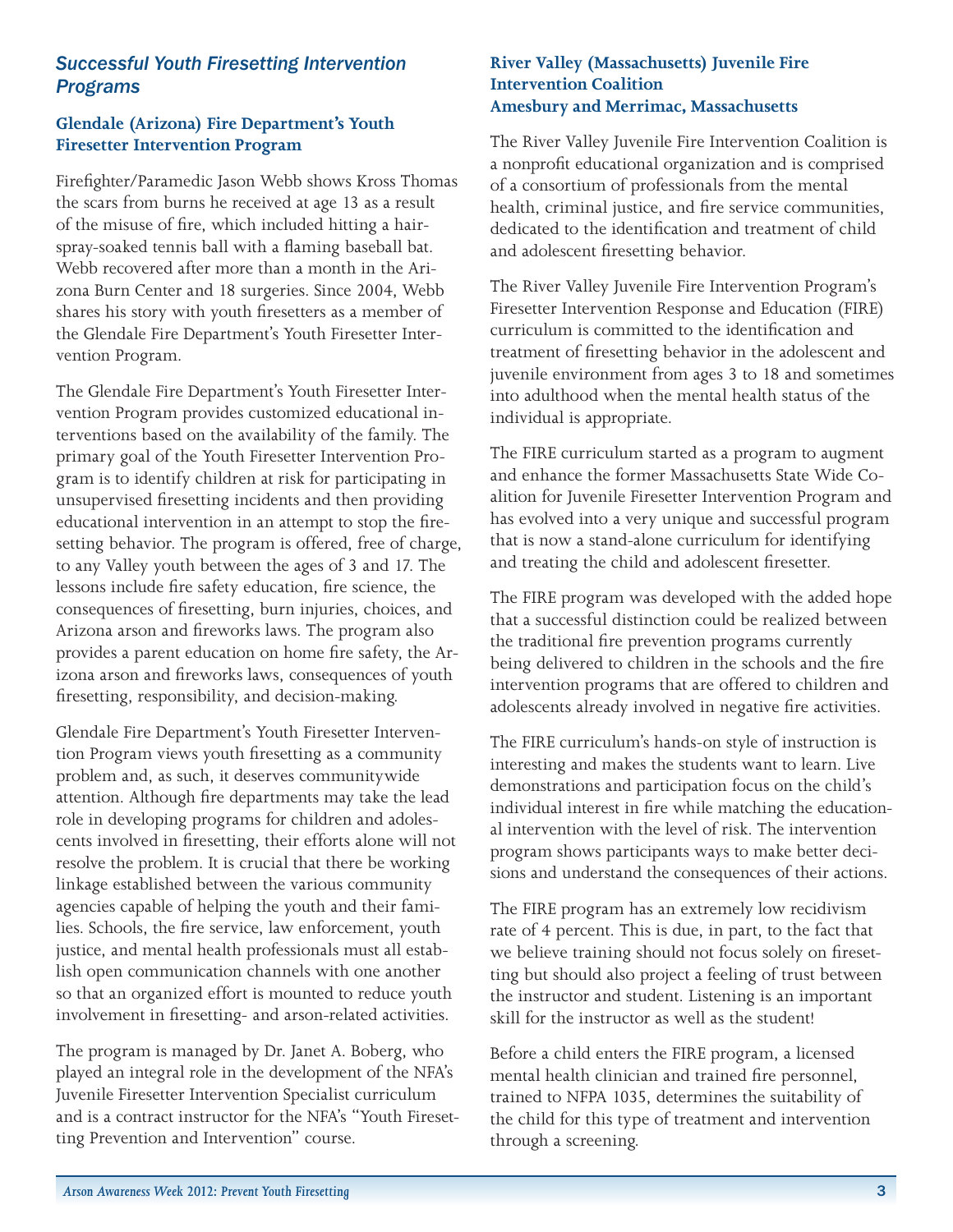Involvement in his or her own treatment creates a feeling of empowerment for the child. Classroom sessions include information on basic fire science, home-escape plans, home fire safety and prevention, the definition of arson, decision-making, consequences, parent/caregiver fire safety component, and the appropriate use of fire. An expanded lesson plan was recently developed exclusively with the Massachusetts State Police Bomb Squad for those youth involved in the use or creation of chemical reaction devices and how it pertains to new laws for such devices within Massachusetts. The River Valley Program is currently the only program in the Commonwealth of Massachusetts piloting this new material.

Hands-on sessions include fire extinguisher use (depending on the risk level and assessment by a licensed mental health professional), handling charged firehoses, understanding and using firefighter's gear, and understanding and implementing the lessons learned in the classroom about fire science, fire behavior and firefighting.

The Amesbury Fire Department program is managed by Lieutenant Jim Kukene and the Merrimac Fire Department program is administered by Michael McLeieer. McLeieer is a contract instructor for the NFA's "Youth Firesetting Prevention and Intervention" course.

#### **Champaign (Illinois) Fire Department**

Youth identified as exploring with matches and lighters, experimenting with fire, or lighting fires to vent anger or frustration may benefit from the [Champaign Fire](http://ci.champaign.il.us/departments/fire/cfd-prevention/y-fire-youthful-firesetter-program/)  [Department's \(CFD's\) Youth Fire Intervention Program](http://ci.champaign.il.us/departments/fire/cfd-prevention/y-fire-youthful-firesetter-program/).

CFD's Youth Fire Intervention Unit provides age-appropriate intervention and fire safety education to youth and caretakers when a child appears unusually interested in fire and/or exhibits unsafe fire behaviors. CFD's trained and caring youth fire experts aid children, parents and caretakers with timely screening and education. Referrals to the program often come from parents, teachers, administrators, youth services counselors, police or juvenile justice officers.

Last year, CFD's Youth Fire Intervention Program, which has been in existence for nearly three decades, underwent an extensive review of strategic plans to include updating partnerships with new contacts including local and county mental health care providers, school discipline deans, and local, county, and state juvenile officers. Awareness training was provided for members of the CFD's Investigation Unit along with the revision of departmental standard operating guidelines.

The coalition building and community education components continue with a media campaign to be rolled out in the fall of 2012. With a firm foundation of resource and information about the program out in the community, Champaign's Youth Fire Intervention Unit is prepared for an upswing in identified youth needing such services. Last year, the team provided screening and education to seven youth and caretakers with two referrals to Champaign County's mental health care providers. Data in early 2000 showed an annual average of 30 youth receiving intervention services.

Youth identified as exploring with matches and lighters, experimenting with fire, or lighting fires to vent anger or frustration will benefit from CFD's Youth Fire Intervention Program.

#### **Newton (New Hampshire) Juvenile Fire Intervention Program**

It is the mission of the [Newton Juvenile Fire Interven](http://www.newton-nh.gov/Pages/NewtonNH_Fire/firesetter)[tion Program](http://www.newton-nh.gov/Pages/NewtonNH_Fire/firesetter) to reduce the incidence of fire and related casualties within the community by establishing a continuum of care in Rockingham County for youth and the family of youth who misuse fire.

This community-based program focuses on developing a standardized approach for early identification of youth who misuse fire, as well as building a resource network for intervention and treatment of youth with fire-misuse behavior.

Coalition partners include fire service, law enforcement, criminal justice, schools and social service agencies in servicing the needs of youth in their communities. Parents, judges, guidance counselors, police officers and youth workers rely on the program to strengthen and improve families' ability to make healthy and safe decisions and reduce involvement with the juvenile justice system.

The Newton program directs its residents, "If your child or a young person you know has set a fire, you must get help immediately to keep your family or neighborhood safe from fire!" The site states that research shows that (1) children are curious about fire; even toddlers can start a fire with a match or lighter; (2) each year, children are seriously burned or die from playing with matches or lighters; (3) parents need to take their child's curiosity about fire seriously; and (4) children who are curious about fire can be helped with fire education.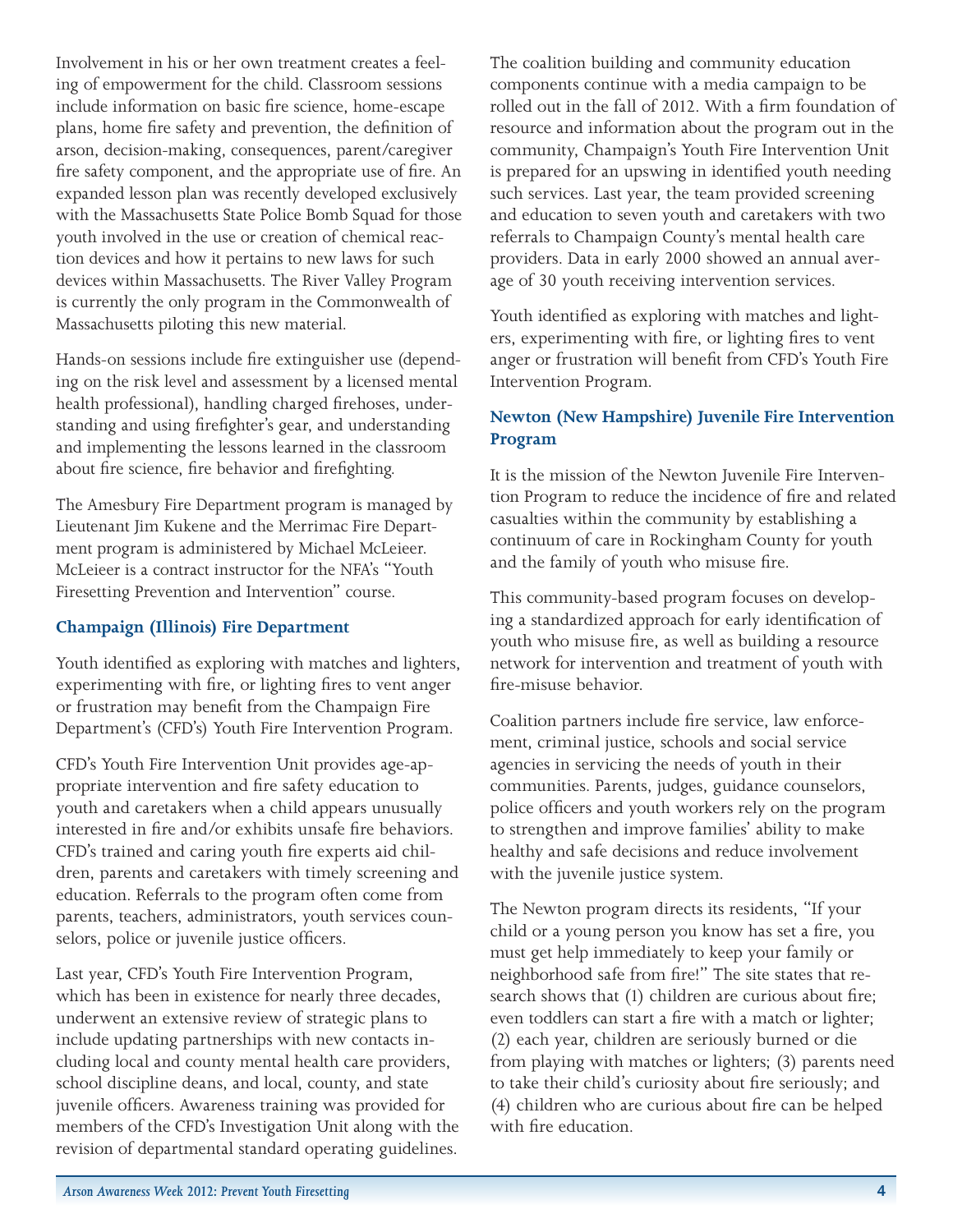The Newton Fire Intervention Program serves youth ages 3 to 16. Through a screening, educational component, and fire intervention needs assessment, area children and teens are held accountable for fire-misuse behavior while linking youth and families with appropriate community resources to reduce the likelihood of a repeat incident. When concerns arise about fire misuse or firesetting behavior, the Newton Fire Department is the regional contact and will screen the youth to determine the best level of services for the youth and family.

Once the screening is completed, the fire department office will determine the next steps for the youth, which may include participation in an educational program and/or a needs assessment.

Two education programs are offered based on the age of the child. Young children (ages 3 to 6) generally attend a three-session program, while older youth (ages 6 to 16) attend a total of eight sessions.

The fire department may choose to refer the youth for a fire intervention needs assessment. The initial appointment will be 60-90 minutes for the parent or guardian only; the juvenile should not accompany the parent or guardian to this appointment.

Three additional sessions will take place with the juvenile (and the parent or guardian, when appropriate). These additional sessions will be up to 50 minutes in length, and the parent or guardian must accompany juveniles to these additional appointments.

As part of the needs assessment, the child's teacher and/ or guidance counselor will be contacted. Once the assessment is completed, written recommendations will be discussed with the parents and the youth, as appropriate, and will also be submitted to the fire department.

The problem of juvenile firesetting is gaining increasing attention. Children account for a startling number of fires in the Newton area and, all too often, are the victims of the fires they set. Firesetting behavior is progressive and, if left untreated, has an 81 percent probability of being repeated. The Newton Juvenile Firesetter Intervention Program is an interagency effort designed to identify, assess and intervene with children who start, play with or witness firesetting at the earliest stages. Firesetting is a complex series of different behaviors, and the Newton program links the resources of many local agencies to identify, refer, assess and provide appropriate treatment to children who set fires.

#### **Sacramento Valley (California) Juvenile Firesetter Program**

The goal of the [Sacramento Valley Juvenile Firesetter](http://firesetter.com)  [Program](http://firesetter.com) is to reduce the devastating effects of juvenile firesetting by providing assistance and support to the community by assessment, intervention, education and referral for counseling for juvenile firesetters and their families.

The Sacramento Valley Juvenile Firesetter Program is open to any child (ages 3 to 17) living within the parameters of the agencies sponsoring this program. A child that causes or was involved with causing a fire can be referred to the fire or burn agency that has jurisdiction of the area where the child set the fire or was found involved in fire use. Referrals may come from a concerned parent, neighbor, teacher, fire investigator, counselor or the Sacramento County Juvenile Probation Department.

The Sacramento Valley Juvenile Firesetter Program is comprised of five steps, including referral, assessment, pre-enrollment hearing, education and counseling.

Upon referral of information regarding a juvenile firesetter, that family is contacted by the fire or burn agency having jurisdiction, and the family is provided with information about the parents' or guardians' responsibilities in the program. After this initial contact, the procedures of the four components of the program begin.

Families entering this program are classified into one of three different categories: voluntary, fire agency diversion, or court referral. Depending upon which category a family fits into, the program requirements may differ.

The program component referred to as assessment is completed in the early stages of the program and is the first component of the program. Families entering the program voluntarily, by citation or court referral must participate in this component. The assessment gives the fire agency interviewer the opportunity to assess the firesetting behavior and the conditions that led/ allowed the fire incident to take place and then make specific recommendations to the youth and the parent/ guardian. The interview or assessment is conducted under guidelines developed by the Federal Emergency Management Agency's (FEMA's) USFA.

If the family has entered the program due to a child receiving a "citation with intent to defer," a diversion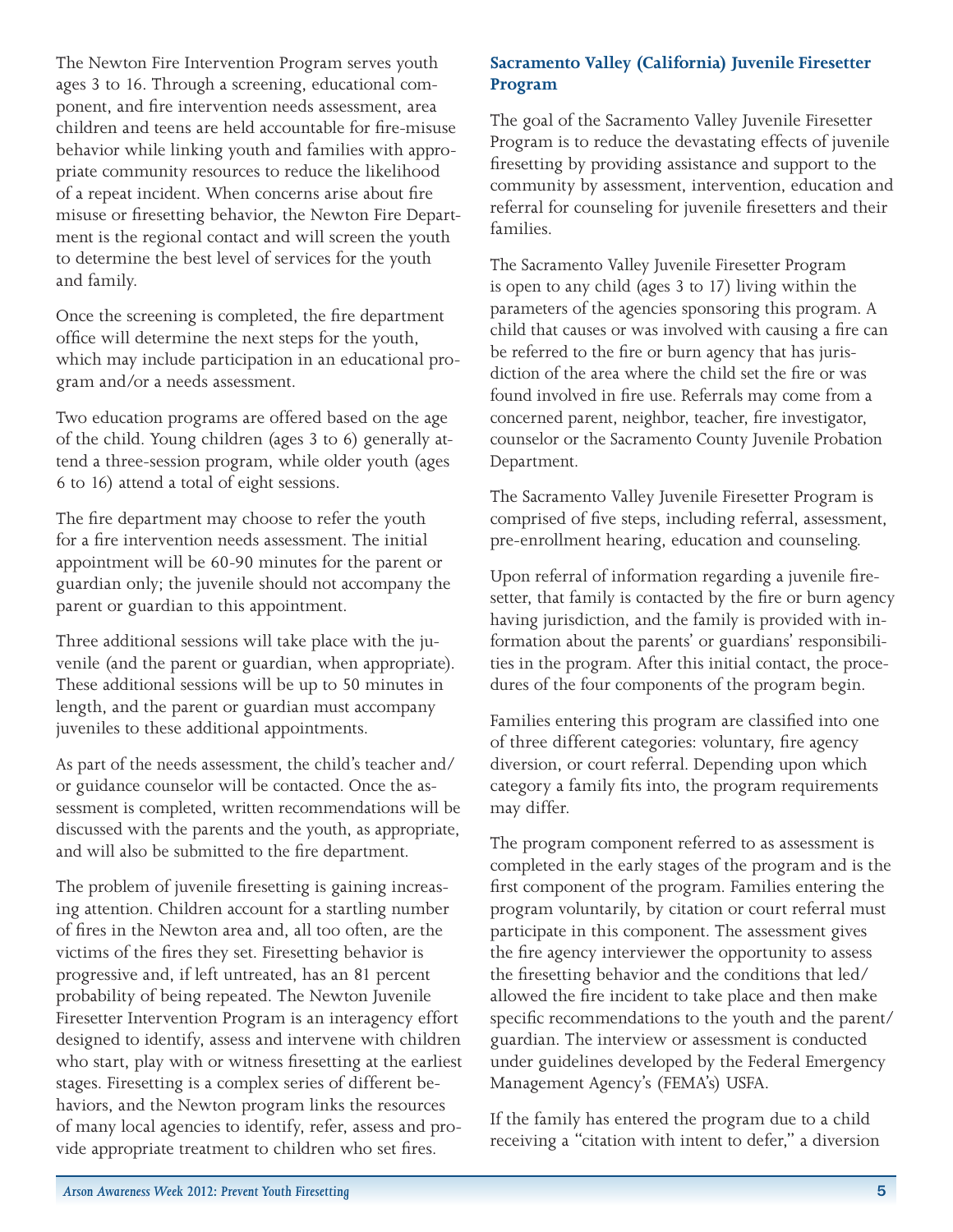hearing will be required by the fire agency issuing the citation. The purpose of the hearing is to determine the child's suitability to remain outside of the scope of the juvenile justice system while participating in the program.

When the assessment and, if necessary, the diversion-hearing steps are completed, and indications show the participating family should be enrolled in the safety academy, the program's official education component begins. The sessions cover a number of fire and life safety subjects, plus communication and family skills. These sessions will include guest speakers, activities and homework. All of those attending the fire safety academy are placed in age- and behavior-appropriate classes. All sessions must be attended to complete the academy.

A referral for counseling is another component of the program. The fire district interviewer may determine from the assessment process that family counseling is necessary to reduce unfavorable conditions affecting the youth. A counseling resource packet obtained from county probation is provided and reviewed with the family to highlight a plan to enroll the child/youth into counseling. If the family is referred by juvenile probation, a written referral may be sent to the probation whereby court-ordered counseling services may need to be obtained.

Should family counseling be recommended, the participating family will not attend the fire safety academy until such counseling has come to an end and/or the counseling program's clinical director has approved the child's or youth's attendance.

After completing the fire safety academy and/or counseling, the program may contact the adults to determine the status of the child's behavior in regard to the following: occurrences of firesetting, school work, family communication, activities with peers, and whether the home environment shows a reduced risk in the child obtaining instruments used for firesetting.

#### **University of Michigan Trauma Burn Center's Straight Talk Youth Fire Prevention and Intervention Program**

[Straight Talk](http://www.traumaburn.org/prevention/outreach.shtml) is a family-oriented program targeting youth who exhibit behaviors associated with the misuse of fire (playing with matches or lighters, using accelerants, firesetting, fireworks, bottle bombs, arson, etc.). It is also for youth who have observed others playing with fire or who are at risk for experimentation.

Research-based methods and a multidisciplinary approach are used to address the myriad factors contributing to the complex issue of firesetting behavior. Firefighters, arson police, social workers, injury prevention nurses, occupational therapists, lab personnel and burn survivors discuss the medical, social, legal, future/ career and financial consequences associated with the misuse of fire. Parent (or legal guardian) participation is a mandatory, essential component of the program.

Straight Talk employs principles of cognitive behavioral therapy and motivational interviewing as fundamental methods to promote behavior change. The comprehensive curriculum emphasizes individual accountability, responsibility, good decision-making, and problem-solving skills to positively redirect at-risk youth. Identification and treatment of mental health issues that may be contributing to a child's high-risk behavior is a priority focus. Youth/Families receive interactive education and techniques to promote a safe home environment and prevent injuries. Straight Talk is a statewide and regional resource that is provided to families for free.

Straight Talk is proven as a highly effective youth firesetting intervention program. Published in the medical literature Journal of Trauma, results from our prospective research study demonstrated the recidivism rate for Straight Talk participants was 0.8 percent (less than 1 percent) versus 36 percent in the matched cohort group who did not attend the program.

Ongoing, active collaboration and partnerships with multiple fire service and community agencies has been key to Straight Talk's lasting success. Since the initial program development and launch with Bloomfield Township Fire Department in 1999, numerous municipal fire departments have assisted in teaching the program, updating curriculum content, and providing supplemental comprehensive family intervention in the community. Straight Talk is widely used and endorsed by fire departments, juvenile courts, police departments, schools, Michigan Fire Inspectors Society, Michigan Arson Prevention Committee, parents, youth assistance, and other social service and community agencies.

Two unique educational intervention tools were developed by Straight Talk's multidisciplinary team of experts to expand prevention efforts to a larger target audience. Both of these nationally acclaimed resources are available to youth fire prevention and intervention programs throughout the United States: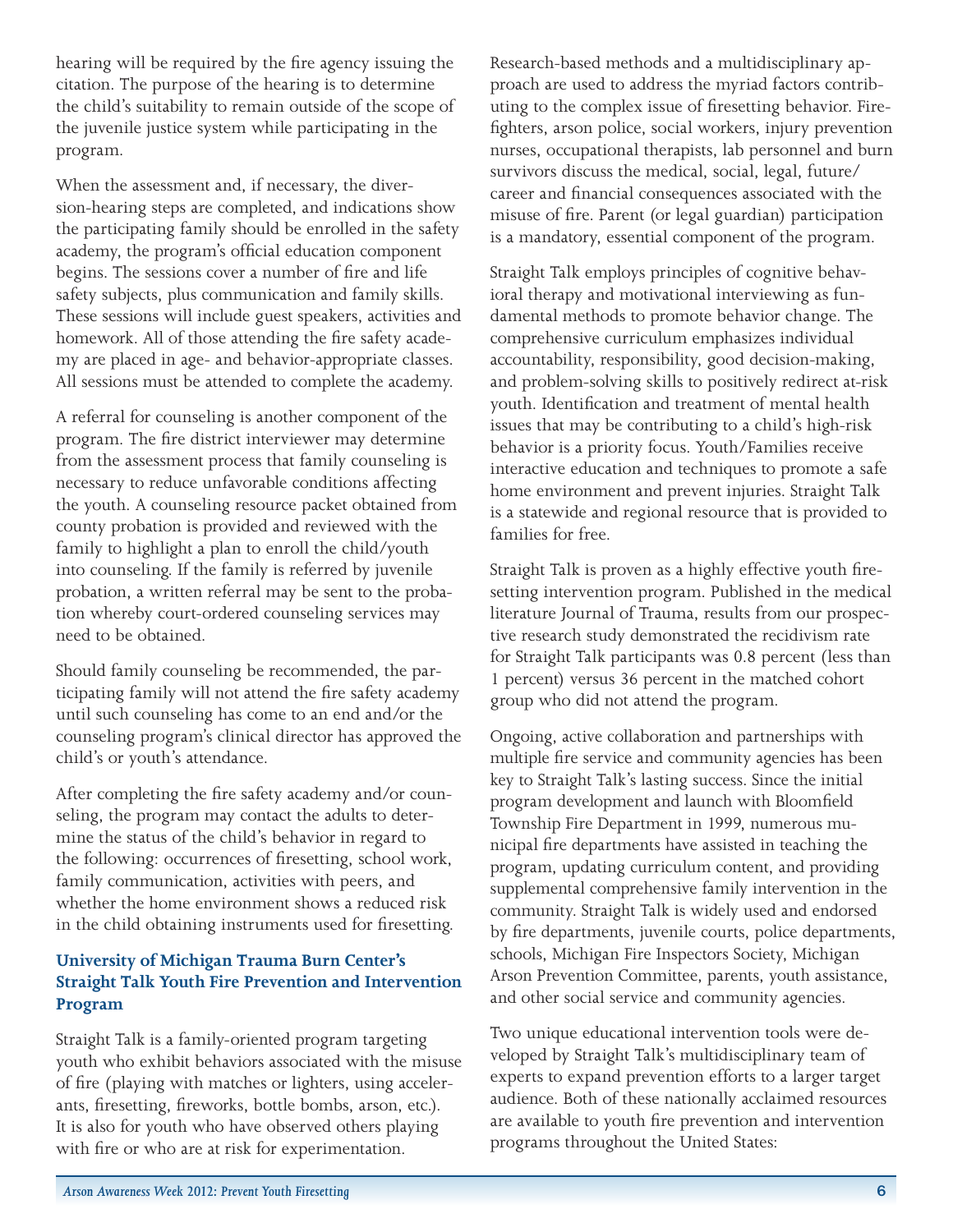- 1. "In An Instant" a multiple award-winning educational documentary video that effectively demonstrates the medical and social consequences associated with misuse of fire by sharing the journey of youth and their families during burn treatment and recovery.
- 2. "Sean's Story" Sean, a convicted juvenile arsonist, shares his story so viewers can witness firsthand the lifelong negative impact that firesetting can have on youth/parents' reputation, education, career, family relationships, finances, incarceration and injury to self and others. Experts from law enforcement, juvenile court, and health care provide insight into fire-misuse behavior and consequences that youth and their parents typically do not consider. Youth who misuse fire can be helped by early intervention. This is a poignant film that explicitly demonstrates the long-term consequences that can occur if fire-misuse behavior is left untreated. The NFA has selectively chosen to incorporate the video in the newly updated national NFA/FEMA Youth Firesetting Prevention and Intervention curriculum. FEMA has also provided grant funding to distribute "Sean's Story" nationwide as a firesetting intervention and prevention resource toolkit for fire departments, agencies, injury prevention programs, and schools.

#### **Texas Department of Insurance — State Fire Marshal's Office Fire Prevention and Intervention Program**

The [Texas Department of Insurance \(TDI\) State Fire](http://www.tdi.texas.gov/fire/fmjuv.html)  [Marshal's Office's Fire Prevention and Intervention Pro](http://www.tdi.texas.gov/fire/fmjuv.html)[gram](http://www.tdi.texas.gov/fire/fmjuv.html) was initiated on a state level to assist in the establishment of community-based juvenile fire awareness and intervention programs, now more accurately called youth fire prevention and intervention programs, in which local fire departments take the lead.

An advisory team comprised of fire prevention professionals in existing juvenile intervention programs helped develop a "model" intervention program that can be easily adapted to meet the individual needs of fire departments throughout the state.

The model is based on the USFA's program, programs from other states, and existing programs within Texas. Team members also helped develop a workshop to train fire department personnel in the use of the model program and related topics.

In 2000, the NFPA added new chapters to Standard 1035, outlining the job performance requirements for the Juvenile Firesetter Intervention Specialist I and Juvenile Firesetter Intervention Specialist II. In 2005, NFPA made changes to the standard and revised the chapters on Juvenile Firesetter Intervention Specialist to reflect current practice within the field.

Assistance is also extended to existing programs by providing information, material, and technical support and by providing a vehicle for networking among the various local programs throughout the state. If your department already has a Youth Fire Prevention and Intervention Program (YFPIP), please join our statewide network.

The website provides contact information for a myriad YFPIPS in Texas.

Texas designed the YFPIP Database. Because there is almost no in-depth information about children and youth who set fires or play with fire tools in Texas, the State Fire Marshal's Office and TDI designed the YFPIP Database Program to facilitate the collection and maintenance of records about juveniles participating in local YFPIPs.

Users of this database program can report information about the incidents and the juveniles, including items such as types of residential environments and relationships to persons exerting a significant influence on their behavior, referral sources, and service providers, to the State Fire Marshal's Office. Identifying elements such as names, addresses, telephone numbers and Social Security numbers are maintained only on the local level and not transmitted to the state level. Users can run 27 different built-in reports and are offered the mechanism for additional custom queries.

The YFPIP is managed by Deborah Johnson who received her juvenile firesetter intervention training from the NFA.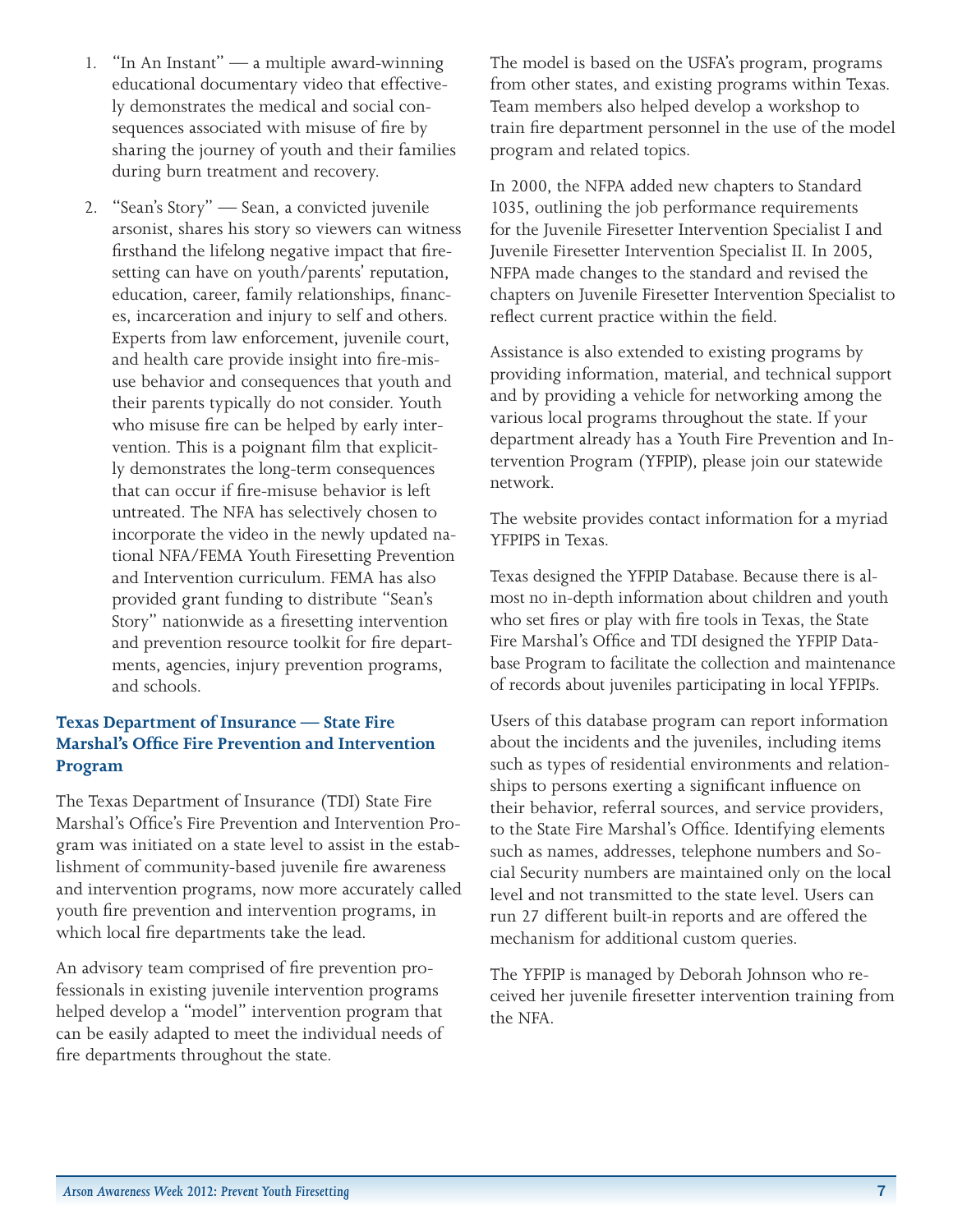#### **State of Florida Juvenile Firesetter Prevention and Intervention Program**

Firesetting is a growing problem across the state of Florida. It represents the highest cause of home deaths among children and the second leading cause of all fatal home accidents.

The primary goal of the [Florida Juvenile Firesetter Pre](http://www.stopfiresetting.com)[vention and Intervention Program](http://www.stopfiresetting.com) is to inform community members on how they can work together with the associated agencies and Florida county juvenile firesetter intervention programs to create a supportive system to reduce the incidences of juvenile firesetting.

The mission of the Juvenile Firesetter Prevention and Intervention Program is to protect communities from the dangers of a juvenile firesetter. Our goal is to identify and engage youthful arson offenders and at-risk children and their families and involve them in fire safety prevention, education and intervention services. Our objective is to reduce juvenile firesetting across the state of Florida. Programs are designed to work in cooperation with the juvenile court system and the various counseling and mental health agencies in each county.

The StopFiresetting.com website is designed to provide an accessible, statewide database and reporting system for juvenile-set fires. We are helping local communities determine the extent of the problem and helping policymakers, social service and public safety agencies direct resources to serve child firesetters and their families more efficiently.

The website is also a portal that contains appropriate juvenile firesetter intervention and fire and life safety activities for a variety of age groups. The site includes general facts about juvenile firesetting and the Florida Juvenile Fire Safety Middle School Curriculum Program.

#### Resources for Youth Firesetter Intervention Specialists

#### *National Fire Academy Training*

A juvenile firesetter intervention specialist works directly with juveniles, conducting interviews to determine an appropriate intervention strategy.

In 2000, NFPA added a Juvenile Firesetter Intervention Specialist component to the existing [Fire and Life](http://www.nfpa.org/aboutthecodes/AboutTheCodes.asp?DocNum=1035%26cookie_test=1)  [Safety Educator 1035 Standard](http://www.nfpa.org/aboutthecodes/AboutTheCodes.asp?DocNum=1035%26cookie_test=1). This professionalization of the Juvenile Firesetter Intervention Specialist led

to many state and local organizations addressing the position and, in many cases, the problem of juvenile firesetting for the first time.

USFA's NFA developed the Juvenile Firesetter Specialist Intervention curriculum as a result of this emerging standard. The NFPA 1035 Standard was revised in 2005 and again in 2010. The NFA courses were revised accordingly, reflecting the changes in the NFPA 1035 Standard.

The Juvenile Firesetter Intervention Professional Standard, like many NFPA Professional Standards, is divided into sections. Juvenile Firesetter Intervention Professional I is for the individual who will work directly with the juvenile, conduct the interview, and implement the appropriate intervention strategy. Juvenile Firesetter Intervention Professional II is for the individual who will coordinate juvenile firesetting intervention program activities and often manage the program.

#### *"Youth Firesetting Prevention and Intervention" (R0629)*

This six-day NFA course provides students with knowledge and skills necessary to identify children and adolescents involved in firesetting. The course addresses how to establish programs to meet the needs of these youths and their families. Skills essential to meet the Juvenile Firesetting Intervention Professional Standard, which is part of NFPA 1035, are discussed and practiced throughout the course. [Read the course description here](http://apps.usfa.fema.gov/nfacourses/catalog/details/10435).

The course framework guides practitioners through the process of developing a comprehensive strategy to combat the misuse of fire and incendiary devices by juveniles. The course focuses on how identification, intake, screening, disposition and follow-up are used to mitigate youth firesetting behavior. It also empowers students with knowledge on how to develop, implement and evaluate a youth firesetting prevention and intervention program. Students visit a local residential treatment program for youth firesetting.

#### *Coffee Break Training*

- [Firesetting by Children and Adolescents](http://www.usfa.fema.gov/downloads/pdf/coffee-break/fm/fm_2011_4.pdf) (PDF, 377) kilobytes (KB)).
- [Factors Influencing Youth Firesetting Behavior](http://www.usfa.fema.gov/downloads/pdf/coffee-break/fm/fm_2011_2.pdf) (PDF, 359KB).
- [Myths and Facts about Children and Fire](http://www.usfa.fema.gov/downloads/pdf/coffee-break/fm/fm_2011_3.pdf) (PDF, 365KB).